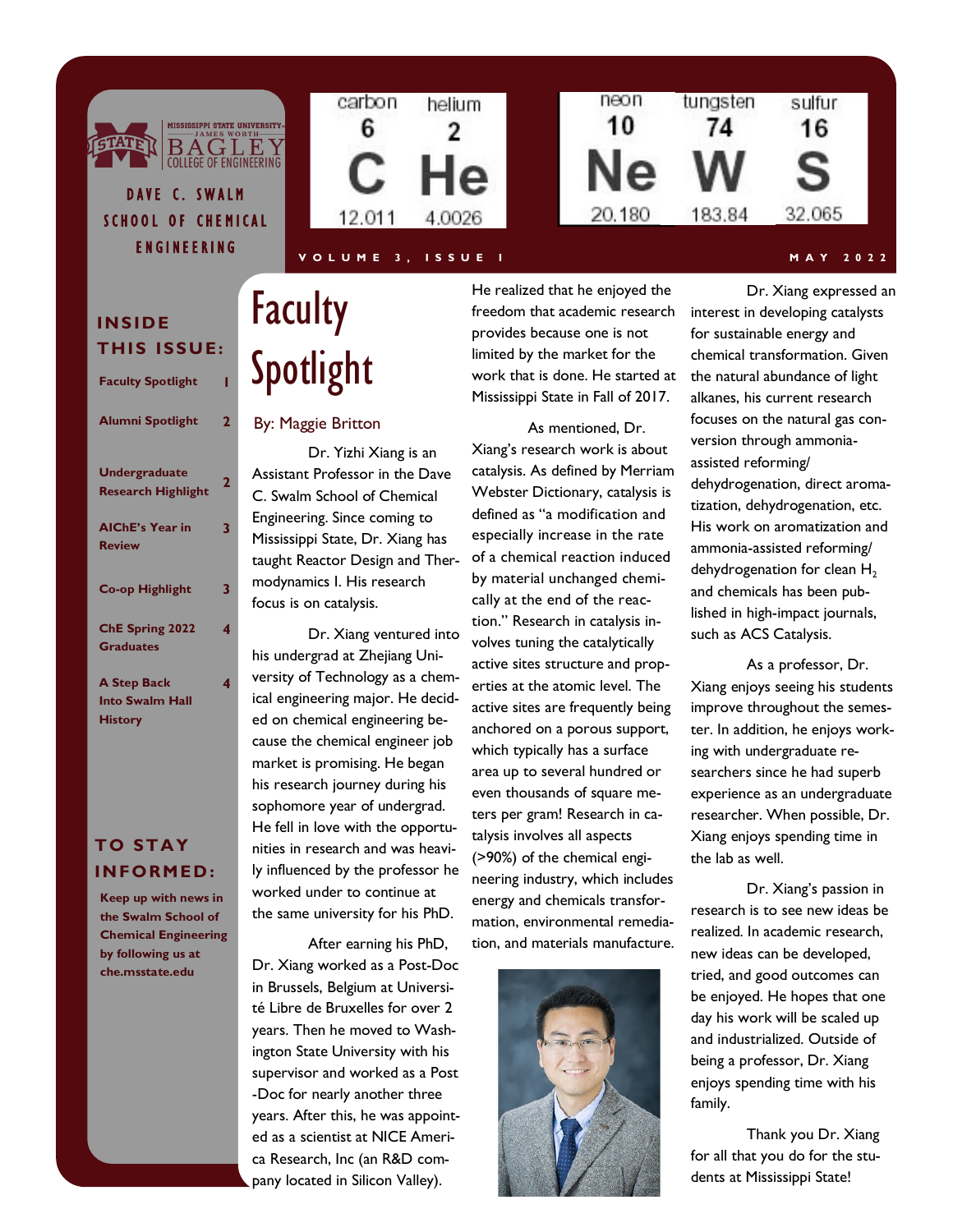# Alumni Spotlight

### By: Ashley Wynne

I came to Mississippi State in 2009 after completing my bachelor's degree at the University of Rhode Island. I decided to come to State for my graduate degree because of the caliber of education and research efforts that were ongoing in the department. While in graduate school at State, I worked with Dr. Keisha Walters, who is a brilliant engineer. She challenged me to think on my own and develop innovative ideas into valuable research findings. The Poly-SEL lab group prepared me for rigorous jobs, challenging projects, and other difficult undertakings.

After graduation, I worked for a company called Milliken & Company in Spartanburg, SC, where I spent time in a variety of roles including traditional R&D, product development, and process engineering. Milliken was a challenging, yet worthwhile experience, especially the process

engineering role. The hands-on skill development of that role was a great way to learn a lot in a short amount of time.

After a couple years with Milliken, I moved to Sealed Air Corporation, where I have worked now for 8 years. It is always difficult to make a professional move, but Sealed Air has been such a wonderful place to work and has presented me with many opportunities to be challenged and develop professionally. I have been able to travel to different countries and different plants within the United States, work with global teams from every region in the world, have training opportunities, and work with some of the most innovative people in



the packaging industry. My current role is a Principal Process and Product Development engineer and I work to develop new products in shrinkable packaging. I develop the products step by step, from pilot scale testing and conceptualization to commercial scale up. I also believe it is valuable to  $\parallel$ invest in your professional development outside of work as well. There are many opportunities in the industry to find something that interests you and become involved in that organization. I have enjoyed being a part of Society of Women Engineers, Society of Plastics Engineers, AIChE, and, of course, my MSU Alumni Club!

My biggest piece of advice to Bulldog Engineers: remember that the people who know the most about your job, regardless of what engineering avenues it is, are the operators, technicians, mechanics,  $\|$ electricians, etc. Those people have been making your product or running your process for, in some cases, longer than you've been alive. Learn from them and, most importantly, respect them and their knowledge. They will teach you more than  $\mathbb I$ any book or P&ID ever will.

# Undergraduate Research Highlight

By: Quyen "Peter" Tran

Problem solving and critical thinking are the most important skills that any good engineer should develop during their time in the classroom. One opportunity to gain this skill outside of the classroom is through an undergraduate research program. Beside the chance to get paid when working on research, a student can also make new connections when presenting their research at conferences and symposiums. Especially if someone plans to go to graduate school, this experience will help their application stand out.

I began my research journey under Dr. Neeraj Rai with a project called "Effects of cyclohexane, methanol, and water solvent effects on the binding modes of furfural have learned how to be an independent

on  $\alpha$ / $\beta$ -Mo<sub>2</sub>C (101) surface." This project focuses on the conversion of furfural, a biomass derived chemical, to furfuryl alcohol, which is a rocket fuel additive. I am focused on studying how the catalytic behaviors of two catalysts change under the effects of solvents upon the adsorption of furfural. The results show how catalyst surfaces change the solvent structure around furfural resulting in different furfural adsorption modes.

By participating in this research, I got a chance to run a quantum mechanics simulation software on supercomputers in our MSU Research Park and visualize the atoms dancing on the computer screen! From my time in Dr. Rai's lab, I researcher and carry experiments out by myself, and also how to work in teams with other researchers. Working with others in the research setting has sharpened my communication skills on how to deliver the idea across more effectively.

After graduating from MSU this May, I will be attending Georgia Tech to pursue a Ph.D. degree in Chemical Engineering to work on the intersection of computational catalysis and machine learning.

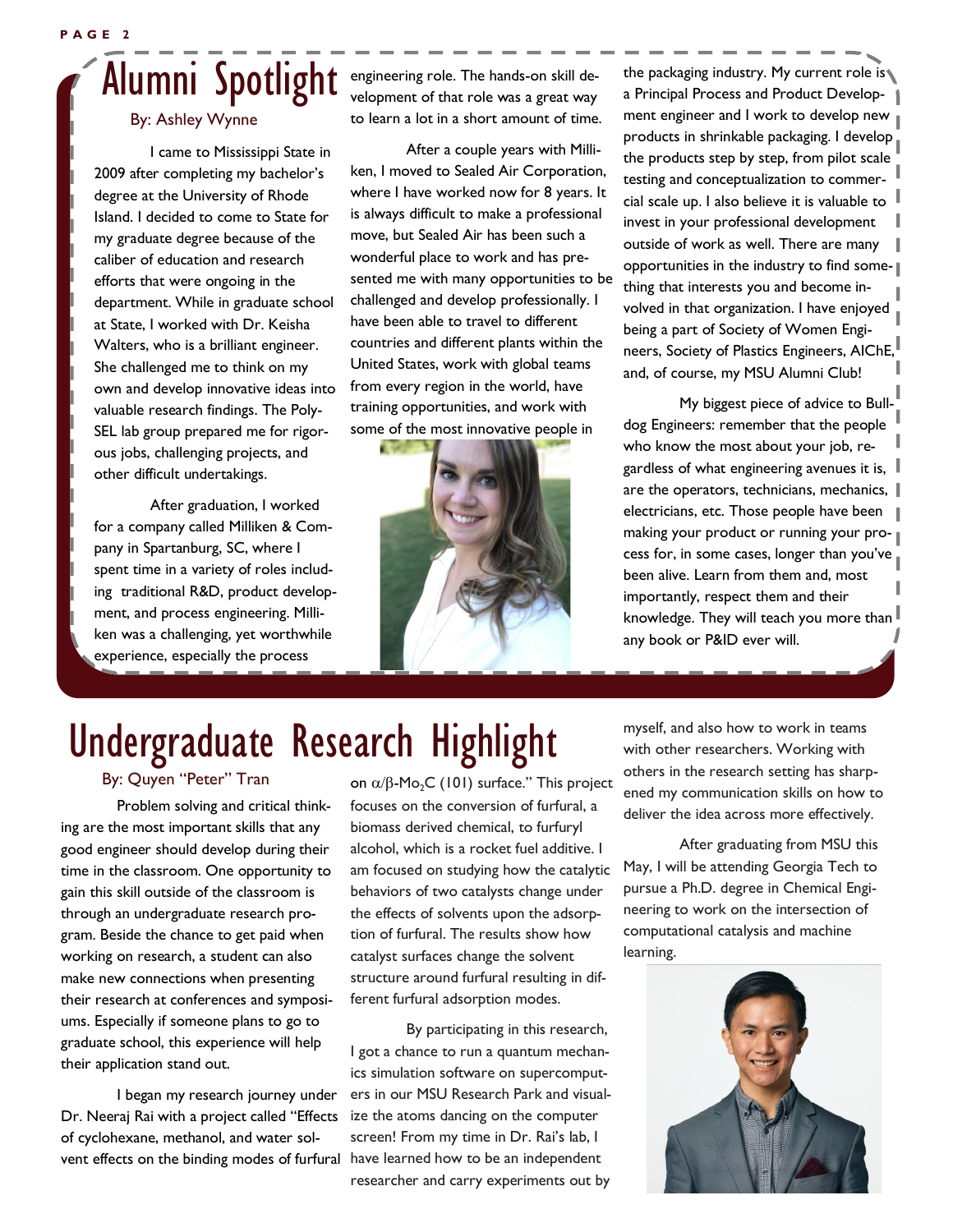## AIChE's Year in Review

#### By: Caitlin Wesson

A warm congratulations goes to **Dr. Jessop** and our AIChE officers and volunteers who have helped our student chapter to be one of a very select group to receive **Outstanding Student Chapter for the 2020- 2021 school year.** Several AIChE members were also award recipients, including:

- 2020-2021 Freshman Recognition Award: **Catherine Boltz**
- 2020-2021 Donald F. Othmer Sophomore Academic Excellence Award: **Ashley Riser**
- 2020-2021 Donald F. & Mildred Topp Othmer Scholarship Award: **Emma Rich**
- Materials Engineering & Sciences IV category at the AIChE SAC, First Place Poster: **Katelyn Woodard**
- Diaper Doozy video selected to compete in the AIChE K-12 STEM Module Competition at the AIChE SAC: **Natalie King, Lauren Brown, and Nathan Mitchell**

During the 2021-2022 academic year, AIChE hosts a variety of events, some returning and some new, that allowed the ChE students to engage with



the community and with each other. Some of the fun events held during the spring semester include:

- **The Annual Crawfish Boil**
- Girl Scouts Day (pictured above)
- Swalm Cleanup Day
- **Brickfire Outreach Event**

# Co-op Highlight

#### By: Maggie Britton

My sophomore year, I was excited to apply and interview for co-ops; however, I was unsuccessful in getting any offers during the fall semester. I later worked with the MSU Co-Op office to improve my resume and professional skills, and received co-op offers during the spring semester. In 2021, I co -oped or interned for three companies: Southern Ionics, BASF, and Citgo.

During summer 2020, I worked at Southern Ionics' headquarters in West Point MS, where I was a member of the corporate engineering group. In spring 2021, I worked at their Baton Rouge, LA plant. I acted as a liaison between the corporate engineering team and site operations. Because this plant is small, I made close connections with operators and learned how they solve problems based on their experience.

In summer 2021, I interned at BASF in Freeport, TX at a batch plant that makes latex. My main projects included pushing through a project that

decreased batch time by modifying piping and changing automation sequences and managing an alarm management team. Through both projects, I was involved with tuning control loops in the unit. I was exposed to this freshman year in our Intro to ChE class by experiment using a Lego Mindstorm Robot to maintain a tank level using a control loop. Using concepts learned freshman year in industry demonstrated the importance of taking the time to fully understand course content.

During fall 2021, I co-oped at Citgo in Lake Charles, LA, where I was a part of the Reforming group in the Operations Engineering Department. One assignment I worked on was calculating the heat transfer coefficient of two heat exchangers to justify if they should or should not be cleaned during an upcoming unit outage. Another project was to collect data to diagnose the causes of low performance in a distillation tower. Both projects involved course material that I had not learned yet in school, but the engineers were very helpful. Through cooping, I learned how Heat Transfer and Separations concepts are applicable before taking the classes!

The most exciting part of all my co-op experiences was being able to go into a reactor and two distillation towers at Citgo while units were on turn around. Being able to see the inside of these vessels have given me a very strong appreciation for what I have learned, what I will learn, and how significant the work of a chemical engineer is.

I have gained so much technical knowledge from co-oping at a variety of companies. From my experience in industry, I have a better understanding of what I could do with my chemical engineering degree. I am so thankful for MSU facilitating co-op opportunities and building important relationships with employers that benefit us as students.